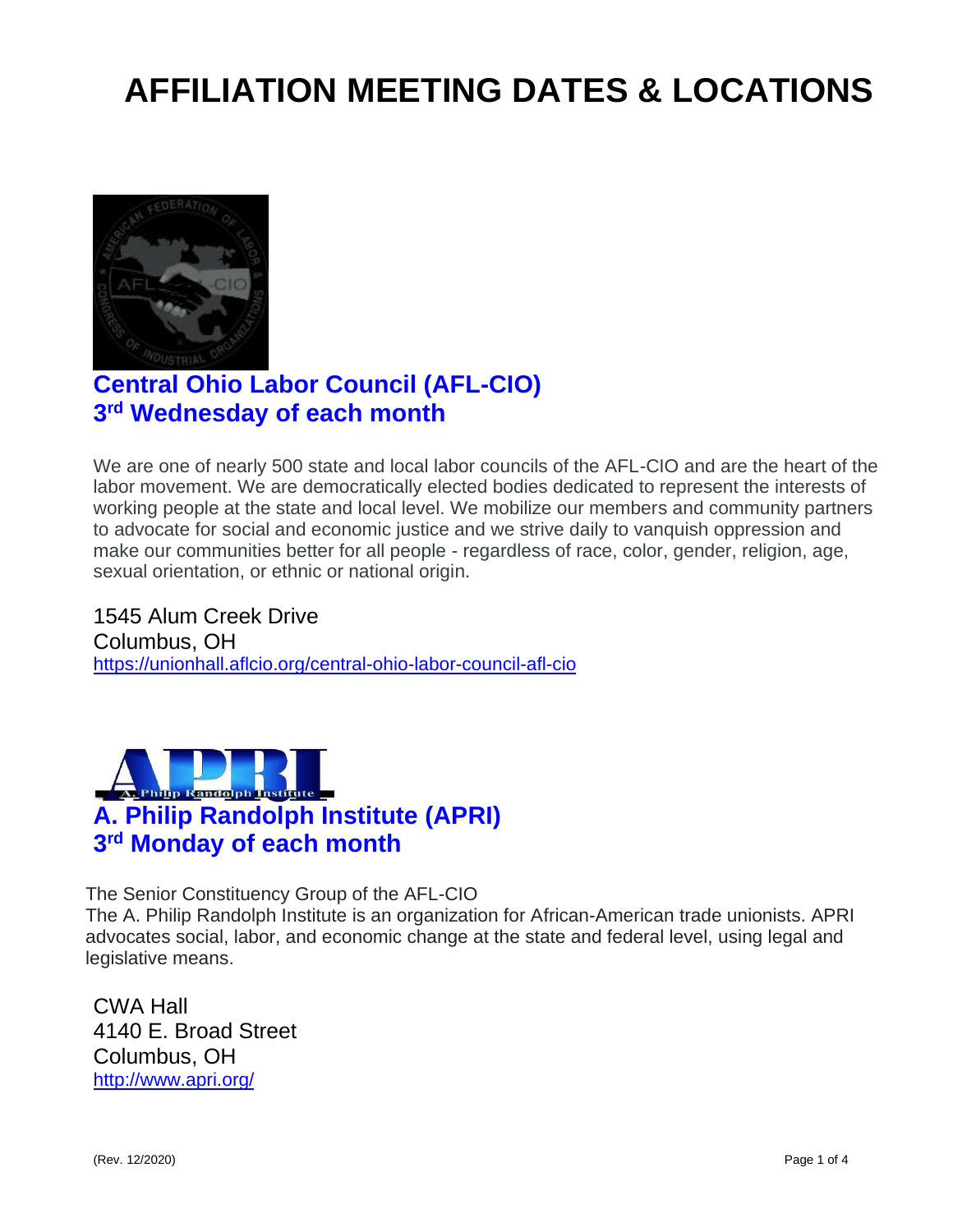### **Assembly General Membership 1 st Saturday of even months**

Assemblies are made up of OCSEA members within the same agency. Many of the large agencies have assemblies that meet at least on a quarterly basis, and sometimes more frequently. Each chapter that has one or more member in the agency can send a delegate to an assembly meeting.

OCSEA Headquarters 390 Worthington Road Westerville, OH <https://www.ocsea.org/contact/assembly-leadership>



# **Coalition of Labor Union Women (CBTU) 3 rd Saturday of each month**

CBTU is not a black separatist or civil rights organization. It is the fiercely independent voice of black workers within the trade union movement, challenging organized labor to be more relevant to the needs and aspirations of Black and poor workers.

CWA Hall 4140 E. Broad Street Columbus, OH <https://www.cbtu.org/chapters.html>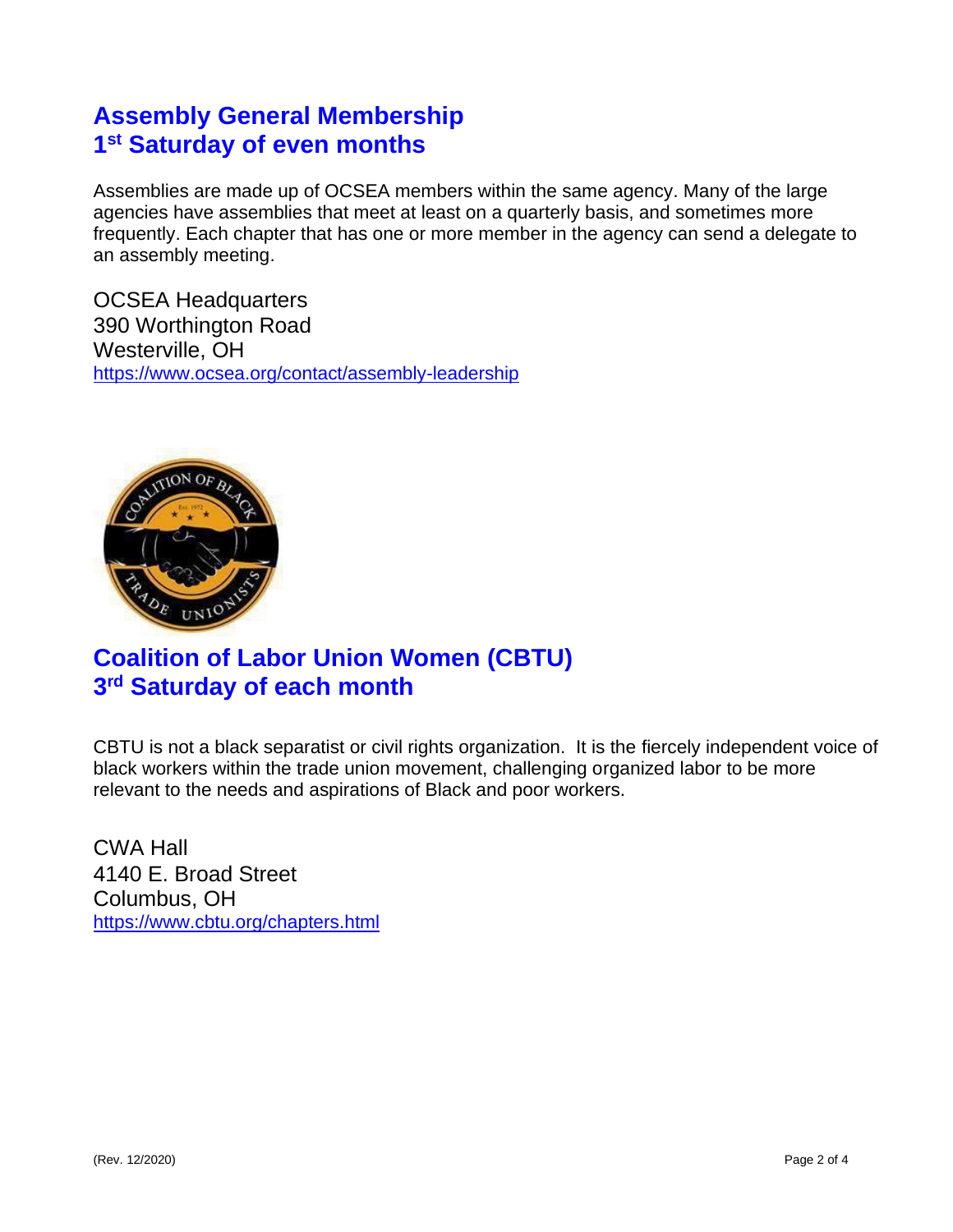

# **Coalition of Labor Union Women (CLUW) 2 nd Tuesday of each month**

The primary purpose of (CLUW) is to unify all union women in a strong organization to determine and seek remedies to our common problems and concerns and to develop action programs within the framework of the labor movement to effectively promote our objectives.

St. Stephens Community Center 1500 E. 17th Avenue Columbus, OH <http://www.cluw.org/>



OCSEA has nine district councils that meet to discuss issues of concern in those geographic regions. District councils elect officers and hold meetings. Chapters are entitled to send delegates to those meetings. The website below you can click on the District tab for officers and delegates.

OCSEA Headquarters 390 Worthington Road Westerville, OH <https://www.ocsea.org/contact/district-leadership>